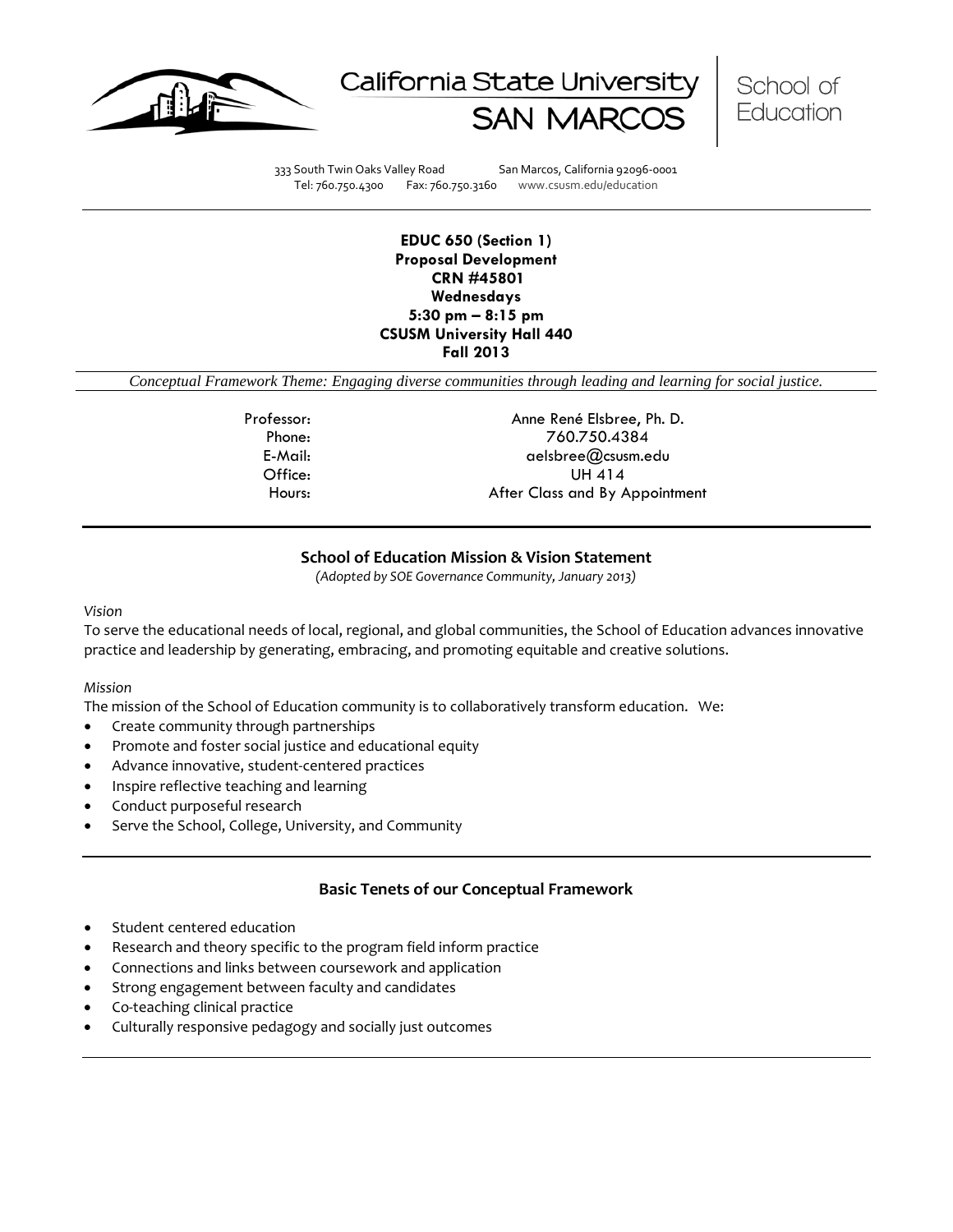## **COURSE DESCRIPTION**

Guides students through the planning, preparation, and completion of the research or project proposal. With the guidance of the instructor, students will work collaboratively to plan and prepare each component of their proposals; an introduction to the study, well-developed research questions, a review of the literature, and proposal methodology.

### **Course Prerequisites**

Admission to the MA Program & EDUC 622

### **Course Objectives**

- 1. Identify Key Components of a Research Thesis, Curriculum Project or Exam.
- 2. Master APA Manual Format.
- 3. Write Thesis, Project or Exam.
- 4. Practice for Poster Presentation.

### **Unique Course Requirements**

**EDUC 650 Cougar Course** <http://cc.csusm.edu/course/view.php?id=633#section-0> **Culminating Experience Supports** <http://community.csusm.edu/course/view.php?id=33>

### **Required Texts**

American Psychological Association. (2009). *Publication Manual of the American Psychological Association (6th ed.)* Washington D.C.: American Psychological Association. ISBN 9781433805615 (paperback), 9781433805622 (spiral), or 9781433805592 (hardcover).

# **STUDENT LEARNING OUTCOMES**

## **California Teacher Performance Assessment (CalTPA)**

Beginning July 1, 2008 all California credential candidates must successfully complete a state-approved system of teacher performance assessment (TPA), to be embedded in the credential program of preparation. At CSUSM this assessment system is called the CalTPA or the TPA for short.

To assist your successful completion of the TPA, a series of informational seminars are offered over the course of the program. TPA related questions and logistical concerns are to be addressed during the seminars. Your attendance to TPA seminars will greatly contribute to your success on the assessment.

Additionally, SoE classes use common pedagogical language, lesson plans (lesson designs), and unit plans (unit designs) in order to support and ensure your success on the TPA and more importantly in your credential program.

The CalTPA Candidate Handbook, TPA seminar schedule, and other TPA support materials can be found on the SoE website: <http://www.csusm.edu/education/CalTPA/ProgramMaterialsTPA.html>

### **Assessment of Professional Dispositions**

Assessing a candidate's dispositions within a professional preparation program is recognition that teaching and working with learners of all ages requires not only specific content knowledge and pedagogical skills, but positive attitudes about multiple dimensions of the profession. The School of Education has identified six dispositions – social justice and equity, collaboration, critical thinking, professional ethics, reflective teaching and learning, and life-long learning—and developed an assessment rubric. For each dispositional element, there are three levels of performance *unacceptable*, *initial target*, and *advanced target*. The description and rubric for the three levels of performance offer measurable behaviors and examples.

The assessment is designed to provide candidates with ongoing feedback for their growth in professional dispositions and includes a self-assessment by the candidate. The dispositions and rubric are presented, explained and assessed in one or more designated courses in each program as well as in clinical practice. Based upon assessment feedback candidates will compose a reflection that becomes part of the candidate's Teaching Performance Expectation portfolio. Candidates are expected to meet the level of *initial target* during the program.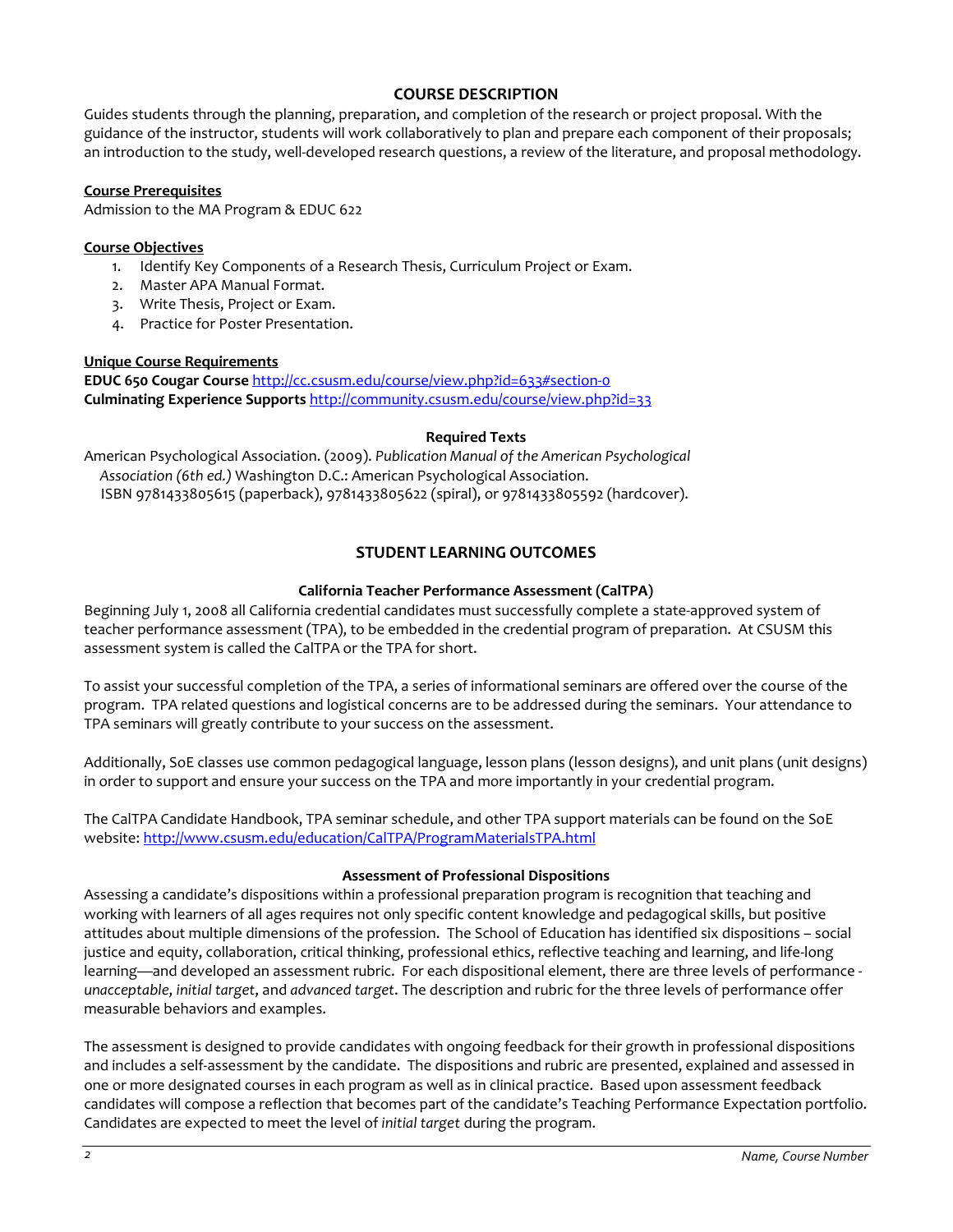## **School of Education Attendance Policy**

Due to the dynamic and interactive nature of courses in the School of Education, all candidates are expected to attend all classes and participate actively. At a minimum, candidates must attend more than 80% of class time, or s/he may not receive a passing grade for the course at the discretion of the instructor. Individual instructors may adopt more stringent attendance requirements. Should the candidate have extenuating circumstances, s/he should contact the instructor as soon as possible. *(Adopted by the COE Governance Community, December, 1997).*

This course: Students are required to attend 10 of the 15 sessions. Any absence beyond will result in a loss of 2 points. A minimum grade of C is required in EDUC 650 to qualify as part of the MA requirement. Absences and late arrivals/early departures will affect the final grade. If extenuating circumstances occur, the student should contact the instructor as soon as possible to make appropriate arrangements.

## **Students with Disabilities Requiring Reasonable Accommodations**

Candidates with disabilities who require reasonable accommodations must be approved for services by providing appropriate and recent documentation to the Office of Disable Student Services (DSS). This office is located in Craven Hall 4300, and can be contacted by phone at (760) 750-4905, or TTY (760) 750-4909. Candidates authorized by DSS to receive reasonable accommodations should meet with their instructor during office hours or, in order to ensure confidentiality, in a more private setting.

### **Graduate Writing Requirements**

The California State University maintains a Graduation Writing Assessment Requirement (GWAR) for master's students, to be completed before Advancement to Candidacy can be approved. A student may satisfy the graduate writing requirement in one of two ways: an acceptable standardized test score or a paper that receives a passing score as described in the GWAR rubric. Toward the goal of providing opportunity for graduate students in the College of Education to satisfy the writing requirement, all papers in all graduate classes must adhere to the rules of style (for writing and format style) detailed in the Publication Manual of the American Psychological Association, 6th Ed. (2009). This is a required textbook for all CSUSM COE graduate courses.

### **CSUSM Academic Honesty Policy**

"Students will be expected to adhere to standards of academic honesty and integrity, as outlined in the Student Academic Honesty Policy. All written work and oral presentation assignments must be original work. All ideas/materials that are borrowed from other sources must have appropriate references to the original sources. Any quoted material should give credit to the source and be punctuated with quotation marks.

Students are responsible for honest completion of their work including examinations. There will be no tolerance for infractions. If you believe there has been an infraction by someone in the class, please bring it to the instructor's attention. The instructor reserves the right to discipline any student for academic dishonesty in accordance with the general rules and regulations of the university. Disciplinary action may include the lowering of grades and/or the assignment of a failing grade for an exam, assignment, or the class as a whole."

Incidents of Academic Dishonesty will be reported to the Dean of Students. Sanctions at the University level may include suspension or expulsion from the University.

### **Plagiarism:**

As an educator, it is expected that each candidate will do his/her own work, and contribute equally to group projects and processes. Plagiarism or cheating is unacceptable under any circumstances. If you are in doubt about whether your work is paraphrased or plagiarized see the Plagiarism Prevention for Students website [http://library.csusm.edu/plagiarism/index.html.](http://library.csusm.edu/plagiarism/index.html) If there are questions about academic honesty, please consult the University catalog.

### **Use of Technology:**

Candidates are expected to demonstrate competency in the use of various forms of technology (i.e. word processing, electronic mail, Moodle, use of the Internet, and/or multimedia presentations). Specific requirements for course assignments with regard to technology are at the discretion of the instructor. Keep a digital copy of all assignments for use in your teaching portfolio. All assignments will be submitted online, and some will be submitted in hard copy as well. Details will be given in class.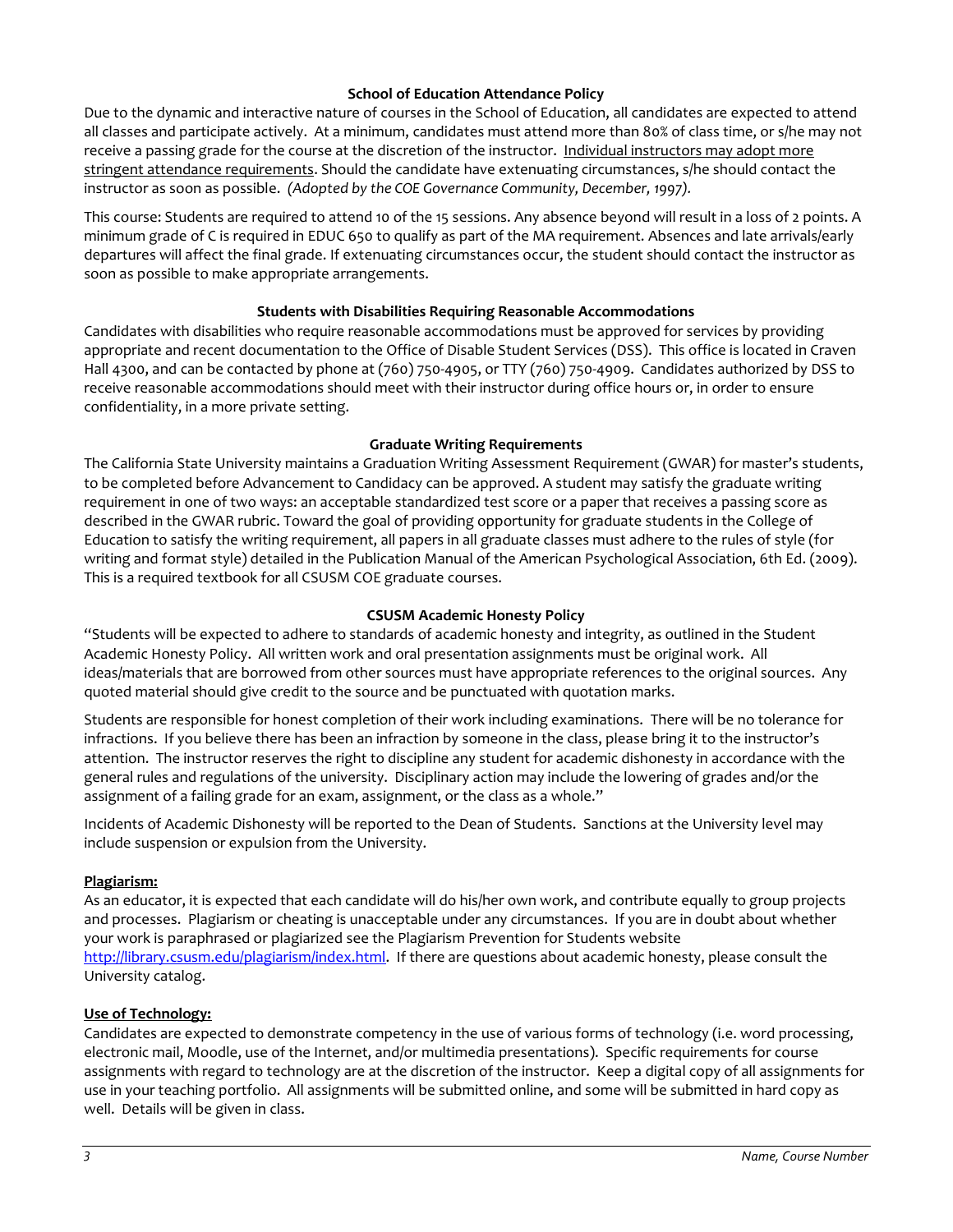## **Electronic Communication Protocol:**

Electronic correspondence is a part of your professional interactions. If you need to contact the instructor, e-mail is often the easiest way to do so. It is my intention to respond to all received e-mails in a timely manner. Please be reminded that e-mail and on-line discussions are a very specific form of communication, with their own nuances and etiquette. For instance, electronic messages sent in all upper case (or lower case) letters, major typos, or slang, often communicate more than the sender originally intended. With that said, please be mindful of all e-mail and on-line discussion messages you send to your colleagues, to faculty members in the School of Education, or to persons within the greater educational community. All electronic messages should be crafted with professionalism and care. Things to consider:

- Would I say in person what this electronic message specifically says?
- How could this message be misconstrued?
- Does this message represent my highest self?
- Am I sending this electronic message to avoid a face-to-face conversation?

In addition, if there is ever a concern with an electronic message sent to you, please talk with the author in person in order to correct any confusion.

#### **Course Requirements**

MA in Education is a professional preparation program. It is expected that graduate students will come to class prepared to discuss the readings, submit required assignments, and participate in class activities. Graduate students are expected to adhere to academic honesty and integrity, standards of dependability, confidentiality and writing achievement. Because it is important for educators to be able to effectively communicate their ideas to students, parents, colleagues, and administrators, writing that is original, clear and error-free is a priority for the School of Education. It is expected that work will be turned in on time. Please discuss individual issues with the instructor.

### **Grading Standards**

### **Course Assignment Descriptions & Rubrics**

### **Attendance 20% = 20 Points**

Students are required to attend 10 or 15 sessions. Students may choose which sessions will support their writing needs. Students can earn 2 extra points for attending any extra session. Students will lose 2 points for each absence or portion of a session absence under the minimal 10 sessions.

### **Writing 55% = 55 Points**

Students will be required to write 1 or more chapters of the thesis or project. Students will turn in their writing 6 times throughout the semester. Each of these six drafts will be reviewed by a peer. Two of these drafts will be reviewed and graded by the instructor. The chapters will be evaluated using the chapter rubrics for the School of Education. The peer and the instructor will evaluate the writing quality. Chapter Rubrics are provided on cougar course and the School of Education Website.

### **Writing Feedback 25% = 25 Points**

Each student will provide feedback to a peer's writing 5 times throughout the semester. Each feedback assignment will be worth 5 points. Each student will use the Chapter Rubrics and the Praise, Question and Polish Format to provide the feedback. The peer and the instructor will evaluate the feedback quality.